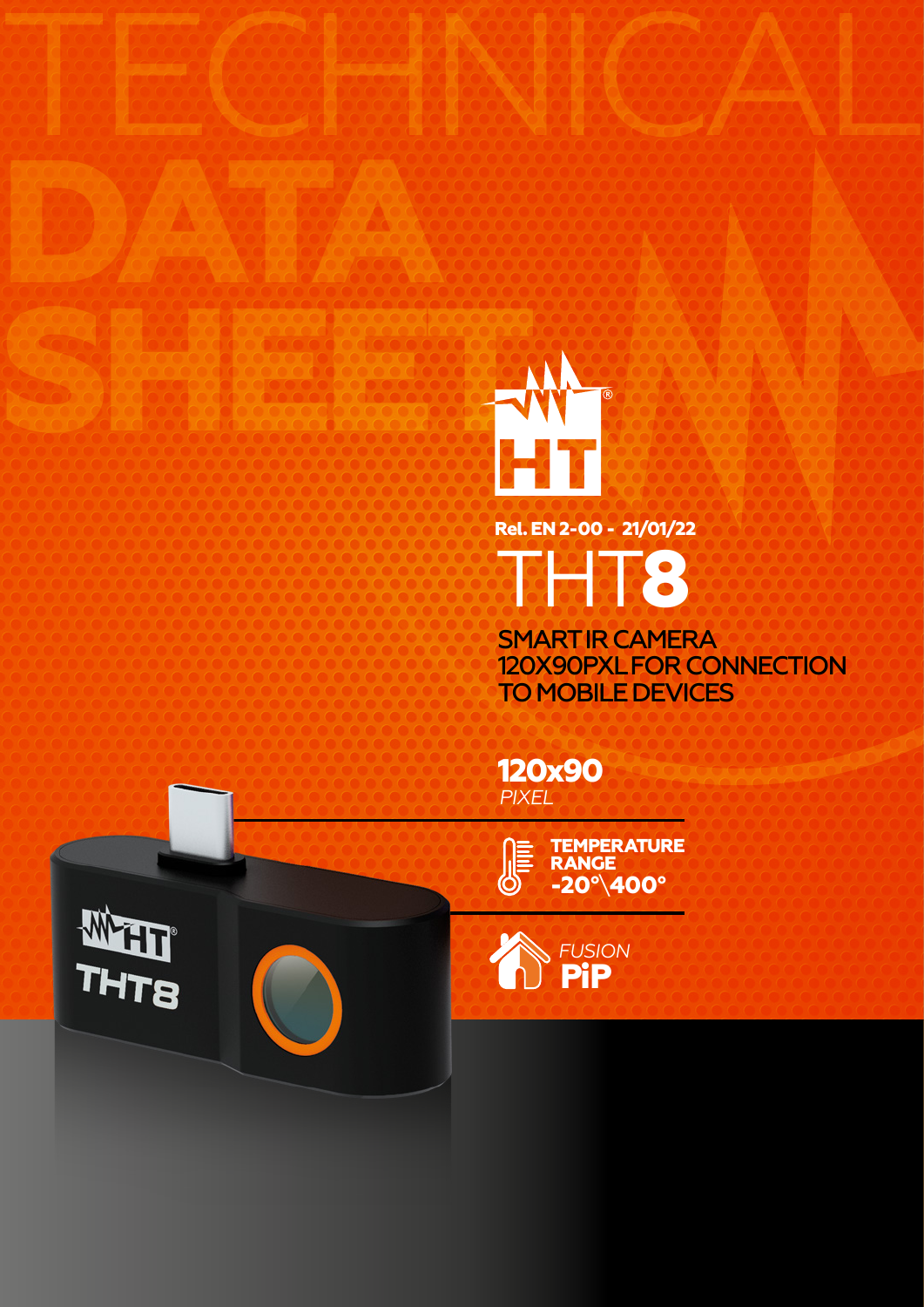

Wer **THTB** FOR CONNECTION TO MOBILE DEVICES

**Rel. EN 2-00 - 21/01/22**

**Page 2 of 3**

### **TECHNICAL** DATA SHEET

SMART IR CAMERA 120X90PXL



*Connection of THT8 camera to a mobile device*

### **HTSmartCamera APP features**

- **›**Compliance with Android systems from version 5.1, Quad core A35, 2MB RAM
- **›**Connection to mobile devices with USB-C input
- **›** Saving snapshosts of IR images and videos
- **›**Including of points, lines, areas on the IR image
- **›** Visualisation of Hot/Cold point temperature on the image
- **›** 9 color palettes selecable
- **›** Mobile device flashlight activation
- **›** Manual activation of internal camera calibration

# 1. TECHNICAL SPECIFICATIONS

| Detector type            | <b>UFPA</b>                      |  |
|--------------------------|----------------------------------|--|
| Spectral range           | $8 ÷ 14 \mu m$                   |  |
| Risolution / Pxl size    | 120 x 90 pxl / 17 µm             |  |
| Thermal sensitivity/NETD | <0.05°C @ 30°C / 50mK            |  |
| Field of View (FOV)      | $50^\circ \times 38^\circ$       |  |
| Focal lens / F-number    | $2.3$ mm / 1.13                  |  |
| Minimum focal distance   | 0.5 <sub>m</sub>                 |  |
| IFOV(@1m)                | 7.3mrad                          |  |
| Focusing                 | Automatic                        |  |
| Image frequency          | 25Hz                             |  |
| Color palettes           | 9 Standard                       |  |
| Format of saved flies    | PNG (snapshots), MP4 (IR videos) |  |